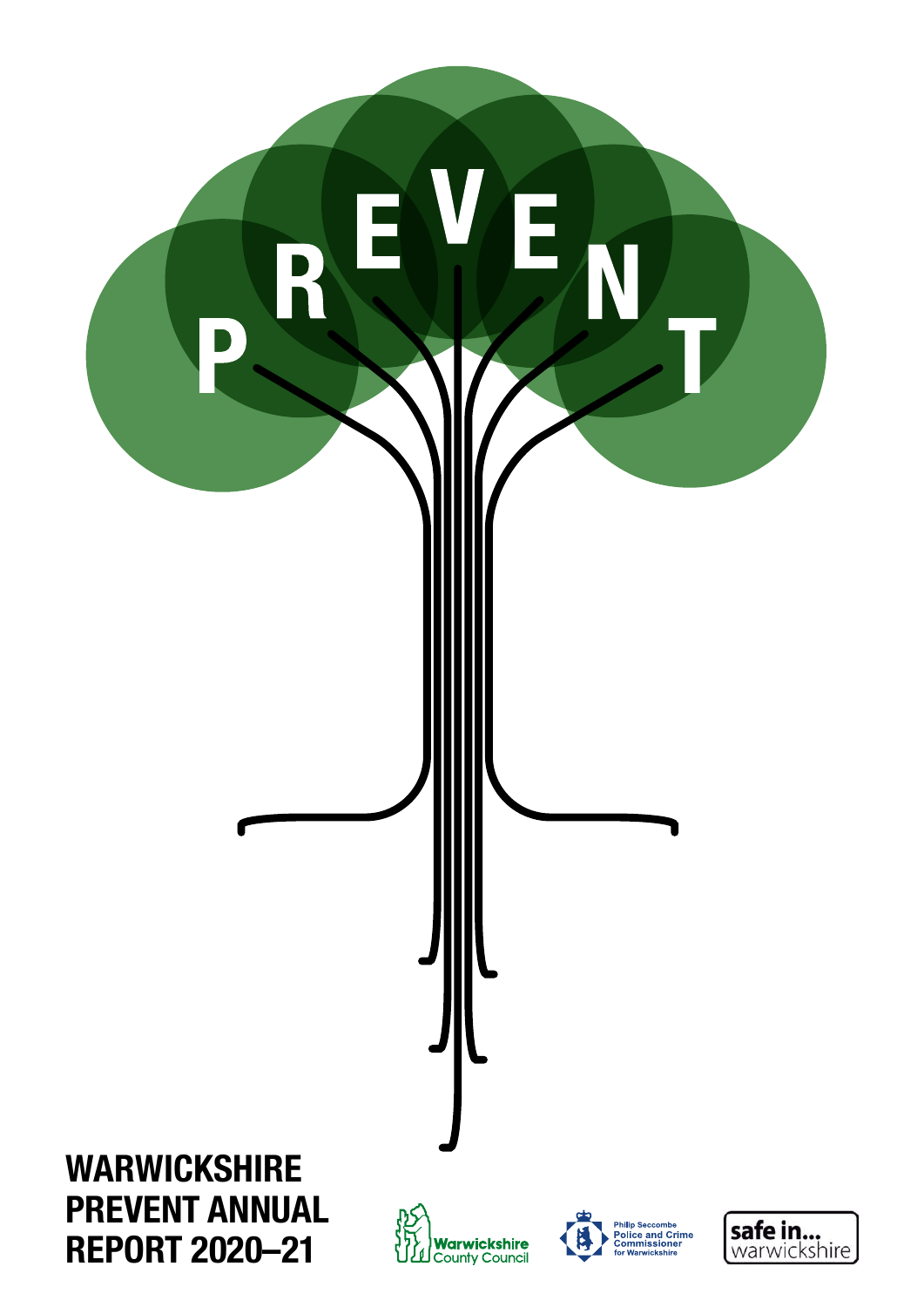In the last Annual Report, we highlighted the early implications that the COVID-19 pandemic had started to have on the work of Prevent.

This report covers the events from September

2020 through to September 2021, and the implications of COVID-19 have become even more evident. We have benefited throughout this time however, by the strength of local partnerships, the willingness of colleagues across agencies and sectors to be flexible and creative in order to respond strongly to the challenges it has created.

Locally the basis for much of our Prevent activity is set out in the Prevent Action Plan which sets in place our response to the statutory duties established in the Counter Terrorism and Security Act 2015.

#### Statutory Duty and Governance Structure

Section 26 of the Counter-Terrorism and Security Act 2015 places a duty on "specified authorities" listed in Schedule 6 (see appendix 3 for the full list of specified authorities), in the exercise of their functions, to have "due regard to the need to prevent people from being drawn into terrorism". This is supplemented by the recently published Channel Panel statutory guidance in November 2020.

"Due regard" means that the authorities should place an appropriate amount of weight on the need to prevent people being drawn into terrorism when they consider all the other factors relevant to how they carry out their usual functions. Government expect all speciated authorities to fully participate in work to prevent people being drawn into terrorism and states effective coordinated partnership working at the core of the delivery approach.

The main leadership for the Prevent Duty, as set out in the Counter-Terrorism and Security Act 2015, is provided through the Warwickshire Prevent Strategy Group which meets quarterly, while the multi-agency Safeguarding group, known as the Channel Panel, responds to the needs of vulnerable individuals, and meets monthly.

1 Revised Prevent Duty Guidance: For England and Wales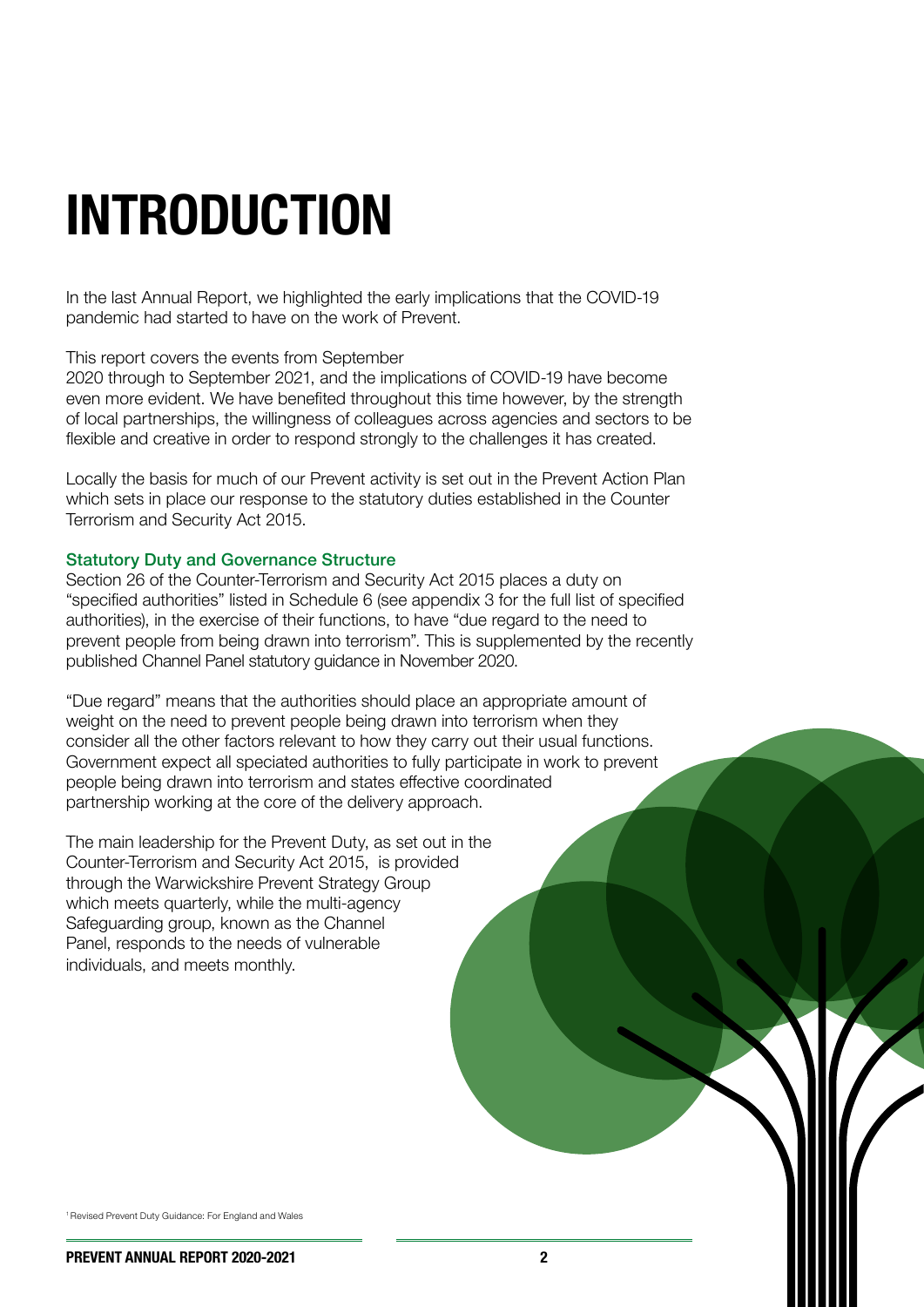In Warwickshire the specified authorities which actively engage in the Prevent Partnership and deliver against the partnership action plan include:

#### **• Local Authorities**

- Warwickshire Country Council
- All 5 district and borough councils
- **Criminal Justice**
	- Probation services
- **Education, Child Care**
- **Health and Social Care**
	- NHS foundation trust
- **Police**
	- Warwickshire Police
	- Warwickshire Police and Crime Commissioner

This framework is supported by a far wider network of engagement for example with education safeguarding, further and higher education, police, Community Safety Partnerships, and networks both within the County and beyond.

The Prevent Partnership Officer is a member of the Regional West Midlands Prevent Working Group that meets quarterly while the Chair of the Warwickshire Channel Panel also represents the County on the West Midlands Channel Chairs Group. The involvement in these networks assists in sharing knowledge on West Midlands counter terrorism and community tensions, and ensures Warwickshire contributes to Prevent work delivered regionally.

The Prevent Partnership Officer is part of the national Home Office Prevent network and contact for delivery of Prevent training. The Home Office has recently established a new role – that of Regional Prevent Advisor. Ian Grundy has been appointed with a remit to support Warwickshire. Ian will be available at the meeting to introduce his role and priorities directly to members of the Board.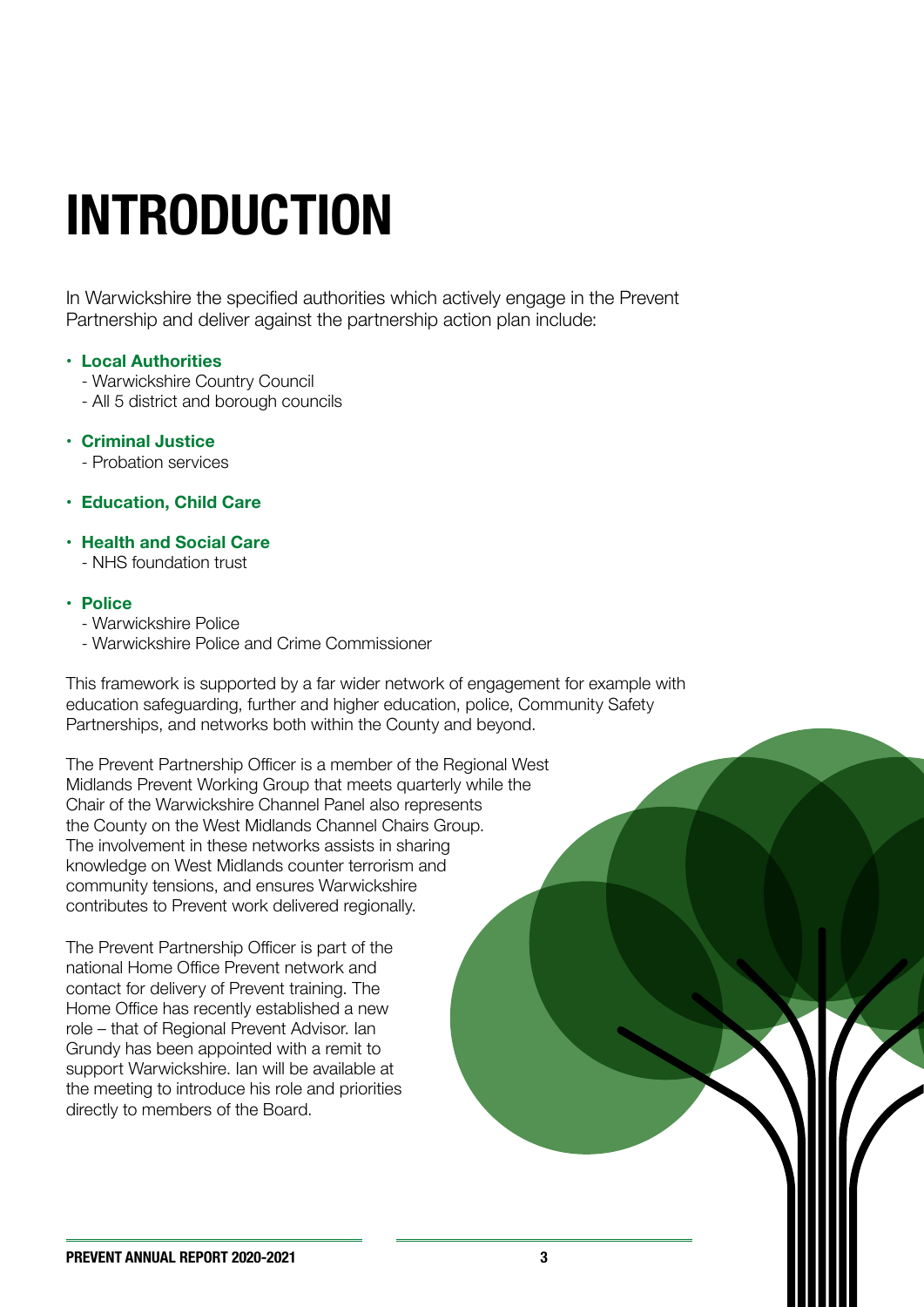#### Counter Terrorism National Profile

It has been reported that British police and security services had foiled four potential attacks since the start of the pandemic - meaning 29 plots had been thwarted since March 2017 of which 18 were Islamist inspired, 10 right wing, and one left wing or anarchist inspired. In addition, there have been several incidents recently that have raised concerns, including the tragic murder of David Amess MP in October, and the explosion at Liverpool Hospital. It was in the wake of the latter incident that the Government raised the threat level of a terrorist attack to SEVERE, having been at SUBSTANTIAL since February. This assessment is based on the judgement that the risk of a possible terror attack is highly likely.

As reported by the Home Office, in the year ending 31 March 2021, nationally there were 4,915 referrals to Prevent. This is a decrease of 22% compared to the previous year (6,287) and the lowest number of referrals received since comparable data are available (year ending March 2016). This decrease is likely to have been driven by the effects of public health restrictions that were in place throughout the year to control the spread of the COVID-19 virus.

The Police made the highest number of referrals (1,770; 36%), followed by the Education sector (1,221; 25%). The year ending 31 March 2021 saw the lowest proportion of referrals received from the Education sector since comparable data are available, likely due to the closure of schools and universities because of the COVID-19 pandemic.

Of the 688 Channel cases adopted by Panels, the most common were cases referred due to concerns regarding Extreme Right-Wing radicalisation (317; 46%), followed by those with a mixed, unstable or unclear ideology (205; 30%) and concerns regarding Islamist radicalisation (154; 22%).

This sets out the continuing challenges for us as a local Prevent partnership - to ensure that communities remain resilient to extremism and that potentially vulnerable individuals are supported. The strength of partnership work across the County, and the broadly positive community support it receives provides a firm basis for the Prevent Duty to be delivered in Warwickshire to help local people keep safe.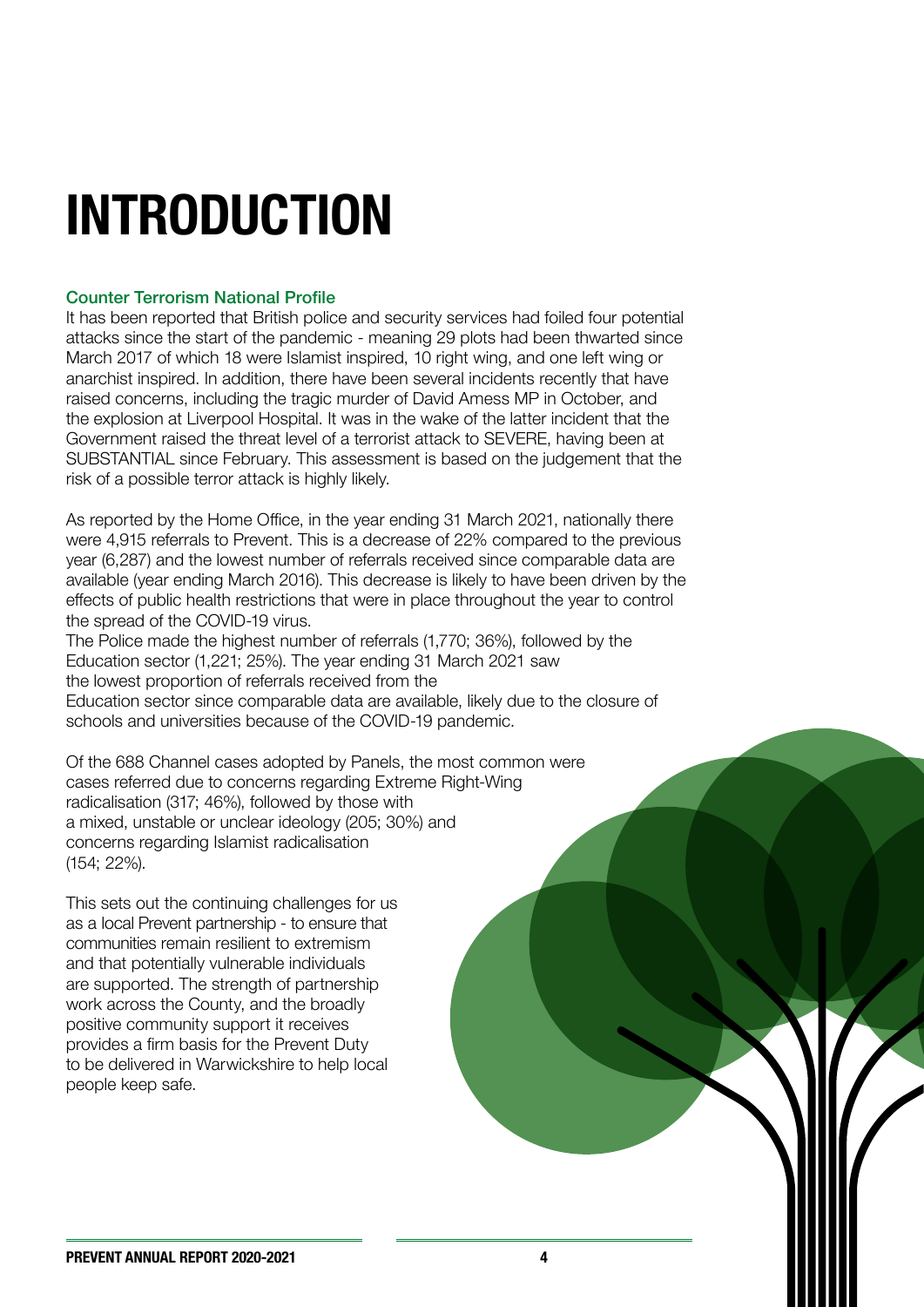#### Counter Terrorism Local Profile

Following the review of the latest Counter Terrorism Local Profile for Warwickshire in March 2021, there are six key priorities agreed by partners and this report will address the work within those sections. The 6 priorities identified in the Prevent Action Plan are:

- 1. Community and voluntary sector engagement to prevent and challenge extremist narrative and behaviour from within communities.
- 2. Leadership, governance and accountability to ensure strong, coordinated community and partnership action which is accountable to the local community
- 3. Awareness, learning and development across all sectors, public, private, community and voluntary
- 4. Safe Education in early years, schools, colleges and universities
- 5. Support establish appropriate support for those identified as vulnerable and their families
- 6. Intelligence and communications mechanisms to monitor community tensions, identify vulnerable individuals and communicate Prevent activity across Warwickshire agencies and communities.

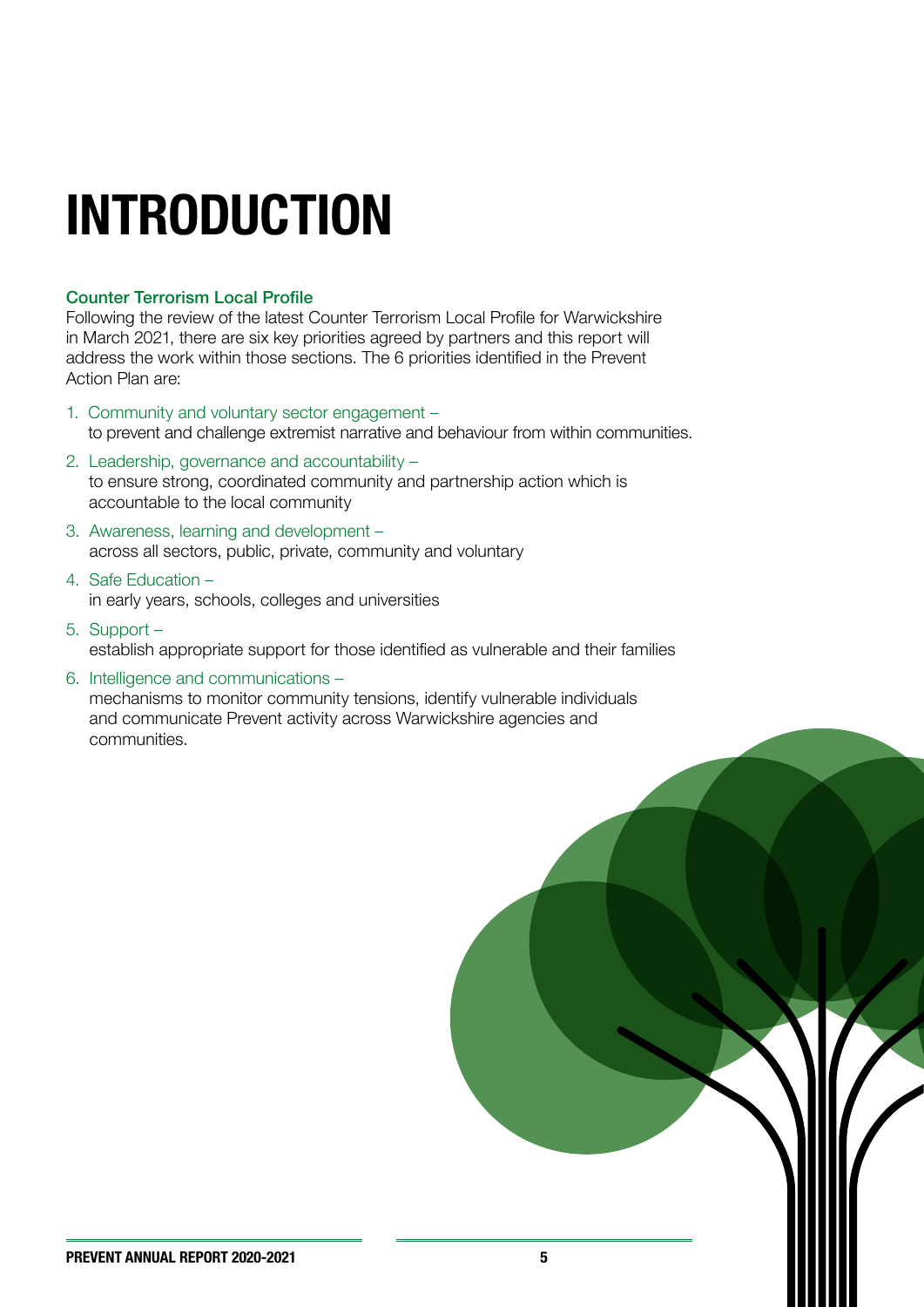## **COMMUNITY & VOLUNTARY SECTOR ENGAGEMENT**

#### **THE IMPACT OF COVID, WITH ITS RESTRICTIONS ON PUBLIC EVENTS TAKING PLACE, AND IN PARTICULAR INHIBITING COMMUNITY EVENTS AND NETWORKS MEETING HAS PROVED ESPECIALLY CHALLENGING OVER THE LAST YEAR.**

We have maintained the direct links to essential community leads from CAVA, the Warwick Inter-Faith Network and EQuIP. Representatives from each of these sectors are members of the Prevent Steering Group and are important contributors in terms of relating information regarding prevent, both to their local contacts and having the opportunity to raise local concerns with statutory partners.

We are working with local faith communities to recommence the Safe and Secure project, which centred on enabling different faith groups to share insights and support

to help keep places of worship safe is still awaiting a time when this can be recommenced.

We have however worked with colleagues in the Localities Team to support local online engagement both at a County and local level, for example through linking with the Young Peoples engagement group and the Bedworth Community Network. This has provided opportunities to raise issues around the impact of the pandemic and the importance of remaining aware of the risks from extremist activity. This has been supplemented by the communications activities outlined in section 6 below, providing regular information on developments both nationally and locally regarding the risks and response to extremism.

At the last meeting of the Prevent Steering Group, the importance of addressing this theme was addressed, with proposals discussed that will involve targeting community networks in the County, with a view to formalising a Prevent Network across communities during 2022. In addition, an important consideration identified for the year ahead, is to align issues of Prevent with wider community engagement that may be undertaken by partners in community safety, safeguarding or health.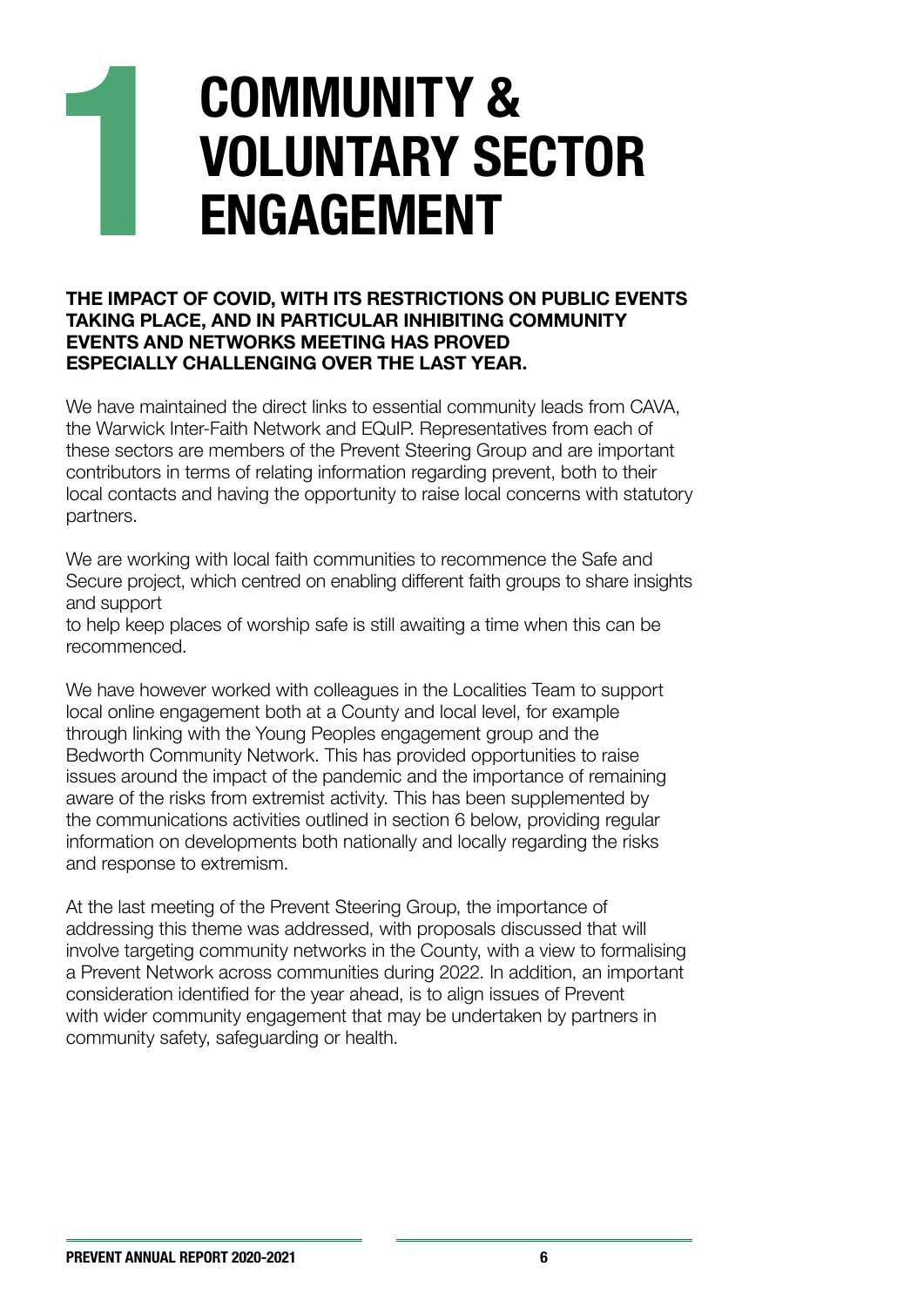## **COMMUNITY & VOLUNTARY SECTOR ENGAGEMENT (CONT.)**

#### Warwickshire Business Community

We have continued to support training events on Prevent specifically for the business community with events in the County during the year, including the Business Crime "It won't happen to me event" in June. Events such as these combined topics on information security, cyber-crime as well as Prevent, and we will be looking to build on this over the next year.

#### **RECOMMENDED ACTION**

*As a partnership to review the opportunities to undertake further community engagement during 2021/22 through innovative uses such as video conferences, or safe face-to-face events as conditions allow.*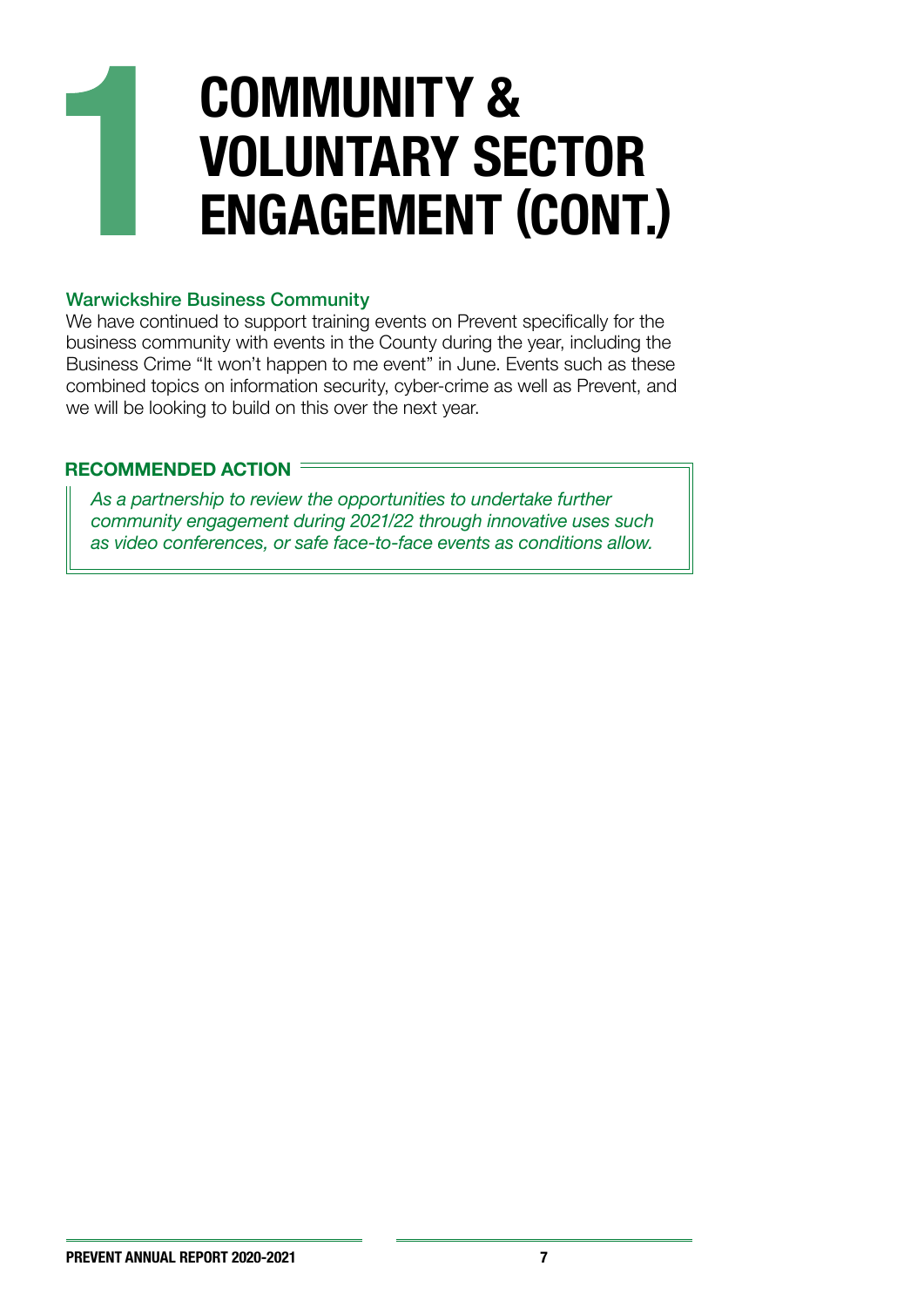### **LEADERSHIP,**   $\mathbb Z$ **GOVERNANCE & ACCOUNTABILITY**

The range of agencies covered by the Prevent Duty were all invited to consider the most recent assessment of Prevent priorities at an event in March 2021. The presentation outlined national, regional, and local issues. The recommendations from the Counter Terrorism Local Profile were reviewed at the subsequent Prevent Steering Group and these have consequently informed local priorities and areas of activity.

In addition, through the quarterly meetings of the Steering Group, we review any changes or developments that are occurring in respect of Prevent to ensure that our focus adapts to any changes in year. The Prevent Action Plan and work of Channel have been reviewed using the Home Office toolkit and self-assessment tools.

An initial self-assessment of the local partnership was undertaken by the Prevent Partnership Officer in September and reported to the steering group in October. This provides the basis for ongoing evaluation by all partners on the effectiveness of local arrangements both at the partnership level and within individual agencies.

#### **RECOMMENDED ACTION**

*That partners continue to assess their effectiveness through use of the Home Office Self-Assessment tools and develop improvement plans to enhance performance during 2022.*

It was reported in last year's Annual Report that the Strategy and Commissioning team had trained in house staff and were looking to incorporate Prevent into local authority commissioning contracts to ensure that commissioned services are aware they should comply with the Prevent Duty should they deliver services into Warwickshire.

This resulted in a programme of training events specifically arranged by Public Health Commissioned Services, with 11 separate courses held over the year, with an estimated 200 local staff trained. Our key outcome for this training is that participants feel confident in knowing how to respond to any concerns – with over 95% of people attending stating that they felt either good or excellent in knowing what they needed to do. In addition to this positive outcome, we are now looking to offer training to local organisations on wider issues of online grooming and safety online.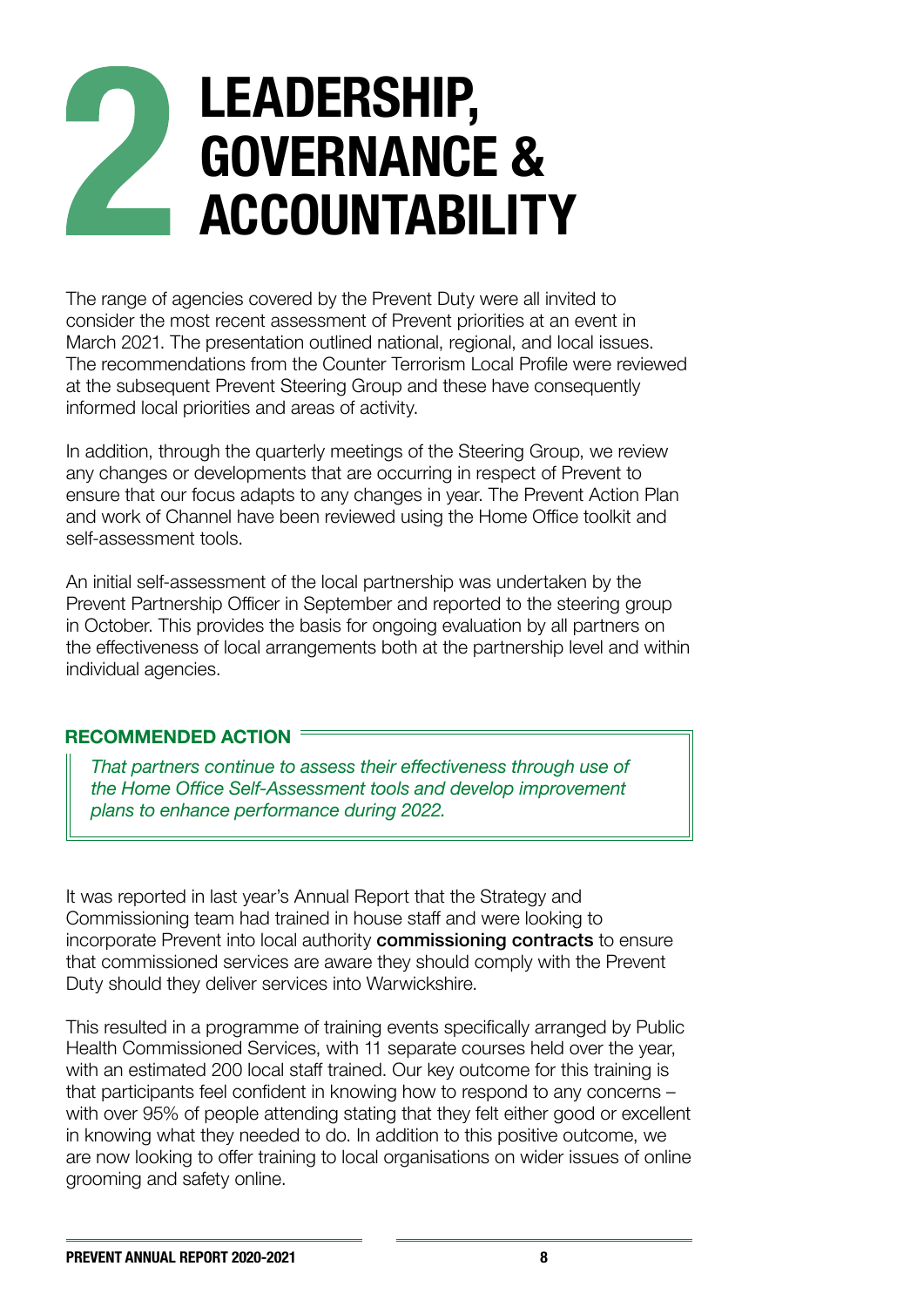## **LEADERSHIP, GOVERNANCE & ACCOUNTABILITY (CONT)**

#### **RECOMMENDED ACTION**

*To roll out the Prevent Online Grooming and Prevent Awareness courses to third sector commissioned organisations during 2022.*

The Prevent Action Plan and Channel Panel work in Warwickshire is shaped by the framework offered by the **Home Office and established within the Prevent Duty.** During the last year, there were a number of developments linked to the Channel Panel which are outlined below. There was also the completion of the Independent Review of Prevent which was conducted by David Shawcross. While this report has now been submitted to the Home Office, details of this and the response of the Government along with any local implications for local partnerships are yet to be announced.

As confirmed by the Home Office, the appointment of a Regional Adviser is aimed at supporting the mainstreaming the Prevent Duty benchmarks set out in the [toolkit](https://eur02.safelinks.protection.outlook.com/?url=https://assets.publishing.service.gov.uk/government/uploads/system/uploads/attachment_data/file/736759/Prevent_Duty_Toolkit_for_Local_Authorities.pdf&data=04%7C01%7Cgeoffthomas@warwickshire.gov.uk%7Cfb132f87efcd481b4c7908d984d94a49%7C88b0aa0659274bbba89389cc2713ac82%7C0%7C0%7C637686891348490790%7CUnknown%7CTWFpbGZsb3d8eyJWIjoiMC4wLjAwMDAiLCJQIjoiV2luMzIiLCJBTiI6Ik1haWwiLCJXVCI6Mn0=%7C3000&sdata=yr70vX8D9kE3w+fiFzudp90QN5pzRmBODngOz9AFST0=&reserved=0). They will also be expected to support existing regional networks and the development of new networks, be that between practitioners or those with similar regional roles…as well as working closely with Channel Quality Assurance leads.

Following the reorganisation that occurred for Warwickshire Police Service during 2020/21, the links with West Midlands Counter Terrorism team developed, enabling closer working with Warwickshire Prevent. This has included prioritising the co-ordination of action plans; discussions on joint training and support to Channel Panel.

It is particularly pleasing to acknowledge the Prevent Ambassadors initiative taken by Warwickshire Police in September this year. This scheme was targeted at over 100 Police staff in the county who volunteered to receive additional training on Prevent and provide a conduit within their local teams. It is hoped that this will improve the wider awareness of Prevent and enhance our local response.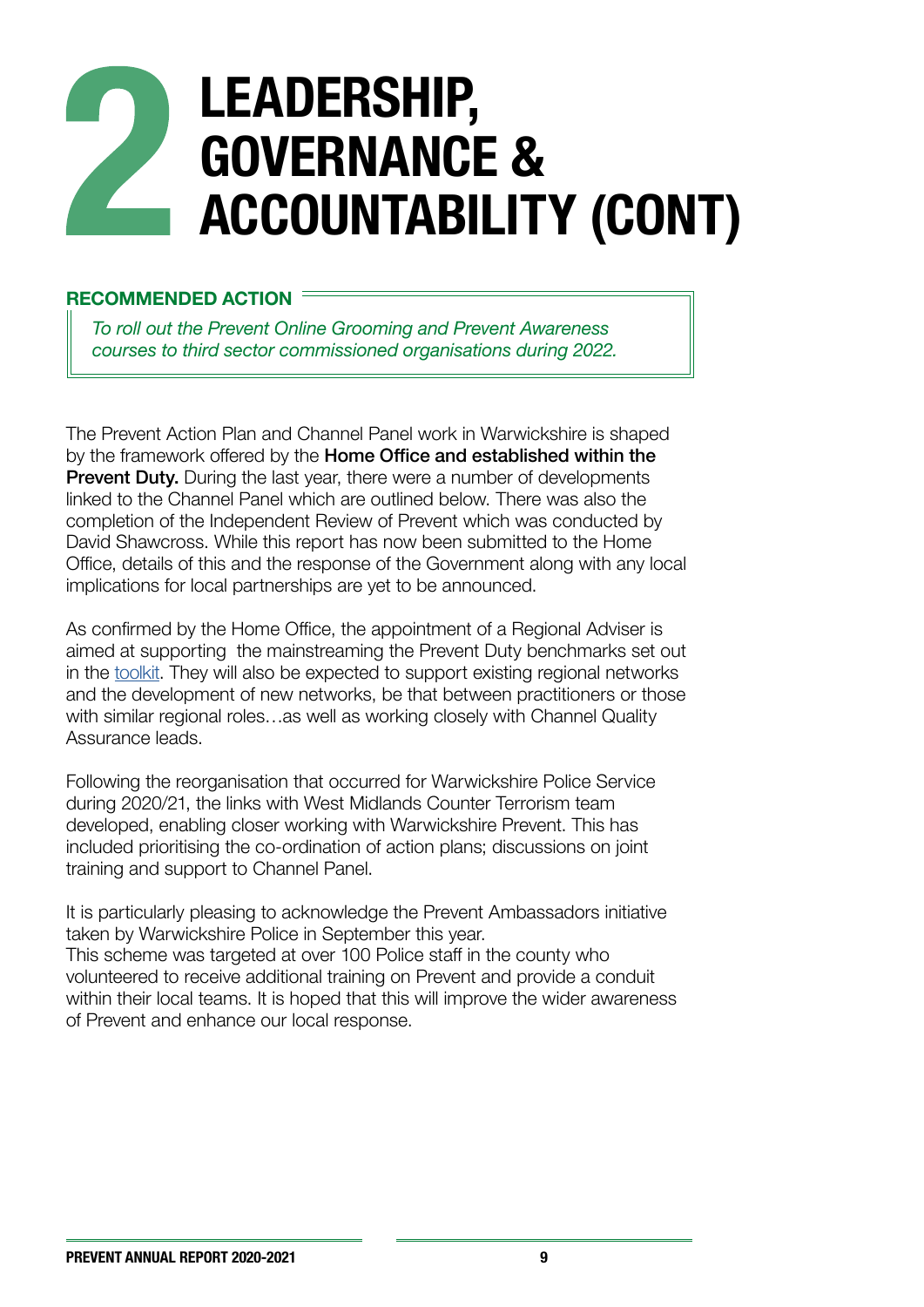## **LEADERSHIP, GOVERNANCE & ACCOUNTABILITY (CONT)**

Also, during the last year, the Prevent Strategy Group initiated the development of local Prevent Assessments. For the first time these were available to provide an input from each of Districts and Boroughs into to the Countywide Counter-Terrorism Local Profile. At the last meeting of the Steering Group, it was agreed that we would build upon this approach to establish more locally specific action plans tailored to local issues in support of the wider Warwickshire Plan.

#### **RECOMMENDED ACTION**

*To take forward the drafting of Local Area Prevent Assessments and link these to locally drafted Action Plans in support of the County Prevent Plan*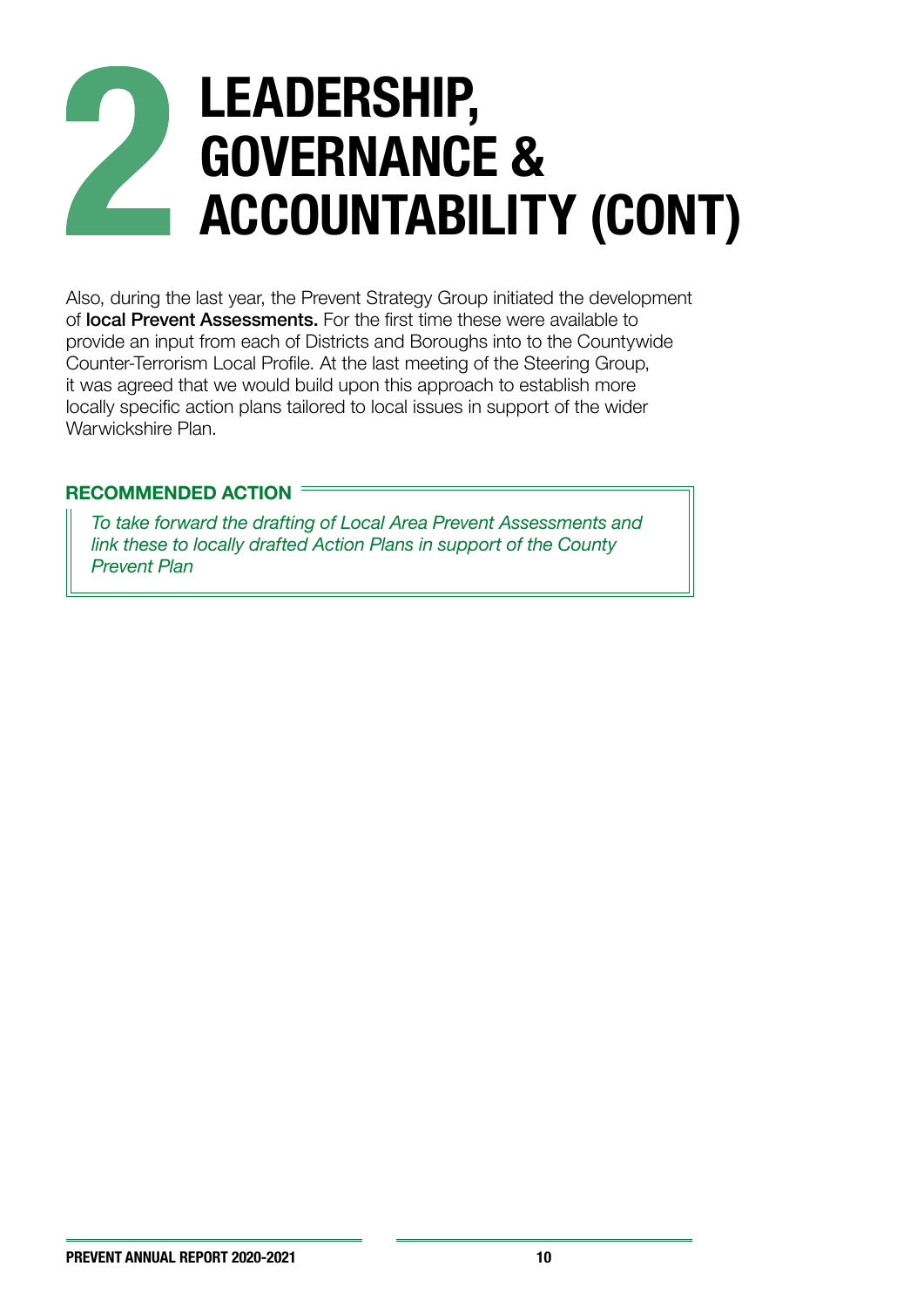## **AWARENESS, LEARNING & DEVELOPMENT**

Training is one of the largest parts of delivery for the Prevent Action Plan across each district and borough. The main training package delivered has been the Workshop to Raise Awareness of Prevent (WRAP) Home Office training. This session is an awareness raising package delivered from a Home Office framework and resources to upskill everyone including communities, frontline staff, charities, and commissioned services to support them to identify grooming, extremism, radicalisation, and terrorism in Warwickshire.

Over the period of this report, some 65 training events have been delivered by the Prevent Partnership Officer, with an **estimated 1,700 staff** trained through this programme. This represents a doubling of the number of people trained prior to 2020. Much of this was delivered online. While obtaining participant feedback has been more challenging online – where we have data available it confirms that the target of ensuring that 95% of participants reporting good/ excellent in how to act on concerns is still being met.

#### **Some of the significant developments regarding training during this time were:**

- Over 320 Warwickshire GP's received Prevent awareness training in the last year. This represents an excellent initiative by health colleagues in linking to the Prevent Duty.
- The establishment of the new Designated Safeguarding Leads Course. This is a comprehensive programme specifically designed for schools and in the last year, 8 events have been hosted with and estimated 150 school safeguarding staff involved. The focus of the session is to enhance both knowledge and skills, with a wide array of resources and toolkits for reviewing vulnerability made available to participants. The feedback from the participants to this new course has been very positive and additional events are planned for 2022.
- A further module has been piloted during the year, and this update includes information regarding Incel and the emergent issues around online gaming. This is particularly apt following the mass killing by Jake Davison in Plymouth during August which raises concerns around Incel, and mixed, uncertain or unclear ideological extremist behaviour.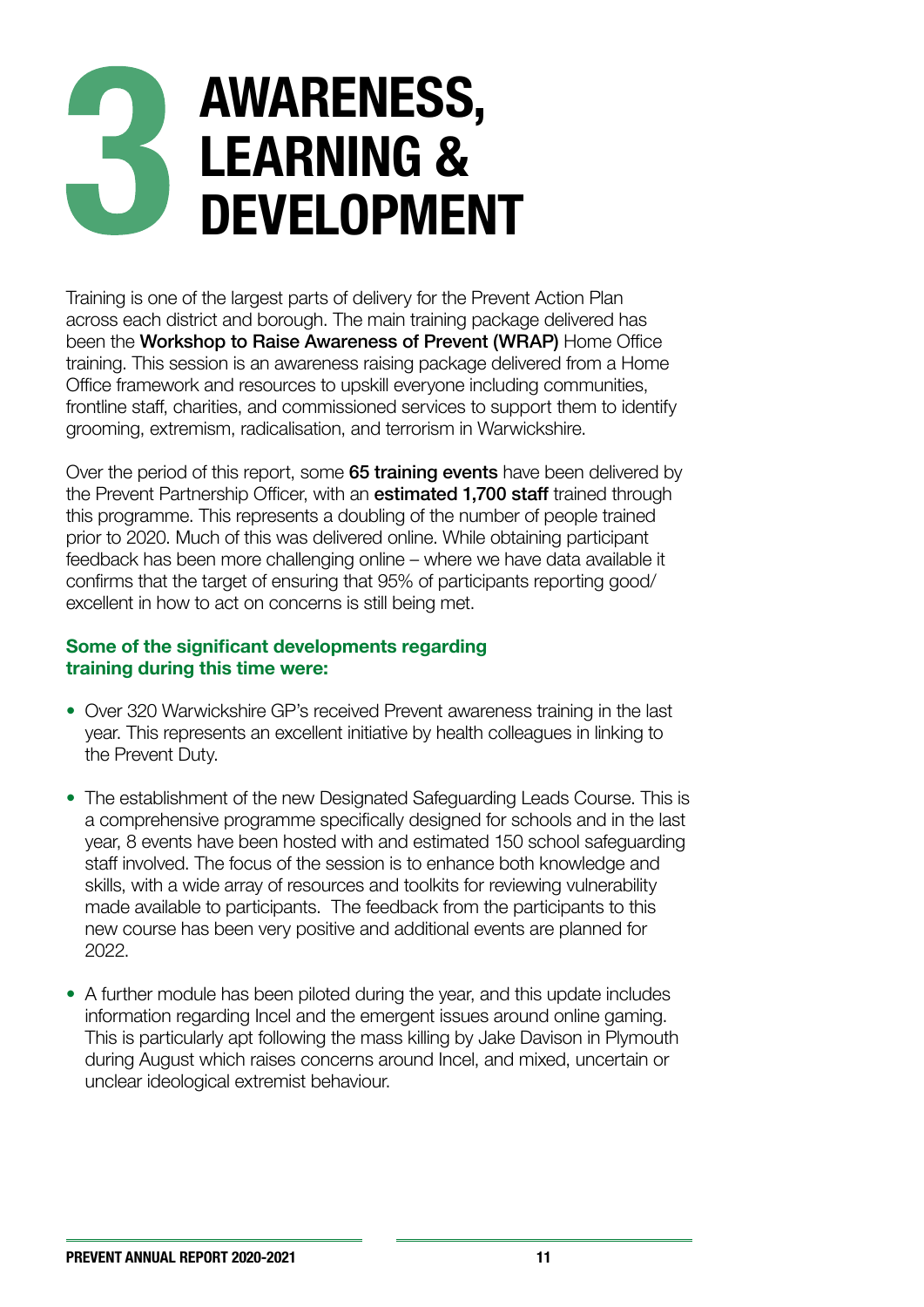## **AWARENESS, LEARNING & DEVELOPMENT (CONT.)**

- We are still awaiting the new version of the national Prevent Training programme, so currently the key framework provided Workshop to Raise Awareness of Prevent provides the central basis for our local programme. The new Home Office training products are anticipated for 2022.
- In the last annual report, the concerns around the issues of grooming online were highlighted and the work that was taking place around training for parents and staff called 'Prevent Online Grooming – Keeping Your Family Safe'. However, given the restrictions on face-to-face training we have not been able to deliver this course in person during most of 2020/21. However, we have now re-established a mixed programme of both online and in-person training for the year ahead.
- Of particular note for regarding training, was the event specifically hosted by Stratford Upon Avon District Council for their Elected Members at Stratford Upon Avon in January. This was very well received, and in addition to raising awareness of the Duty, also addressed the recommendations in the LGA guide for Elected Members.

#### **RECOMMENDED ACTION**

*Partners continue to ensure that staff receive access to appropriate Prevent awareness or refresh training.*

The annual Prevent event for 2020 was held in November and attracted over 130 participants drawn from the full array of local partners, our largest number attendees for this event. It featured a keynote presentation from Nicola Benyahia, the founder of Families for Life, who discussed her personal experience of the impact of terrorism within her family and how to support families going through such traumatic experiences. The event also included a presentation from Will Baldet, a national Prevent lead on developments around extreme right wing groups, as well as Dr Nicky Fowler who outlined the role of the vulnerability hub in the region which provides expert clinical advice in support of individuals referred to Channel.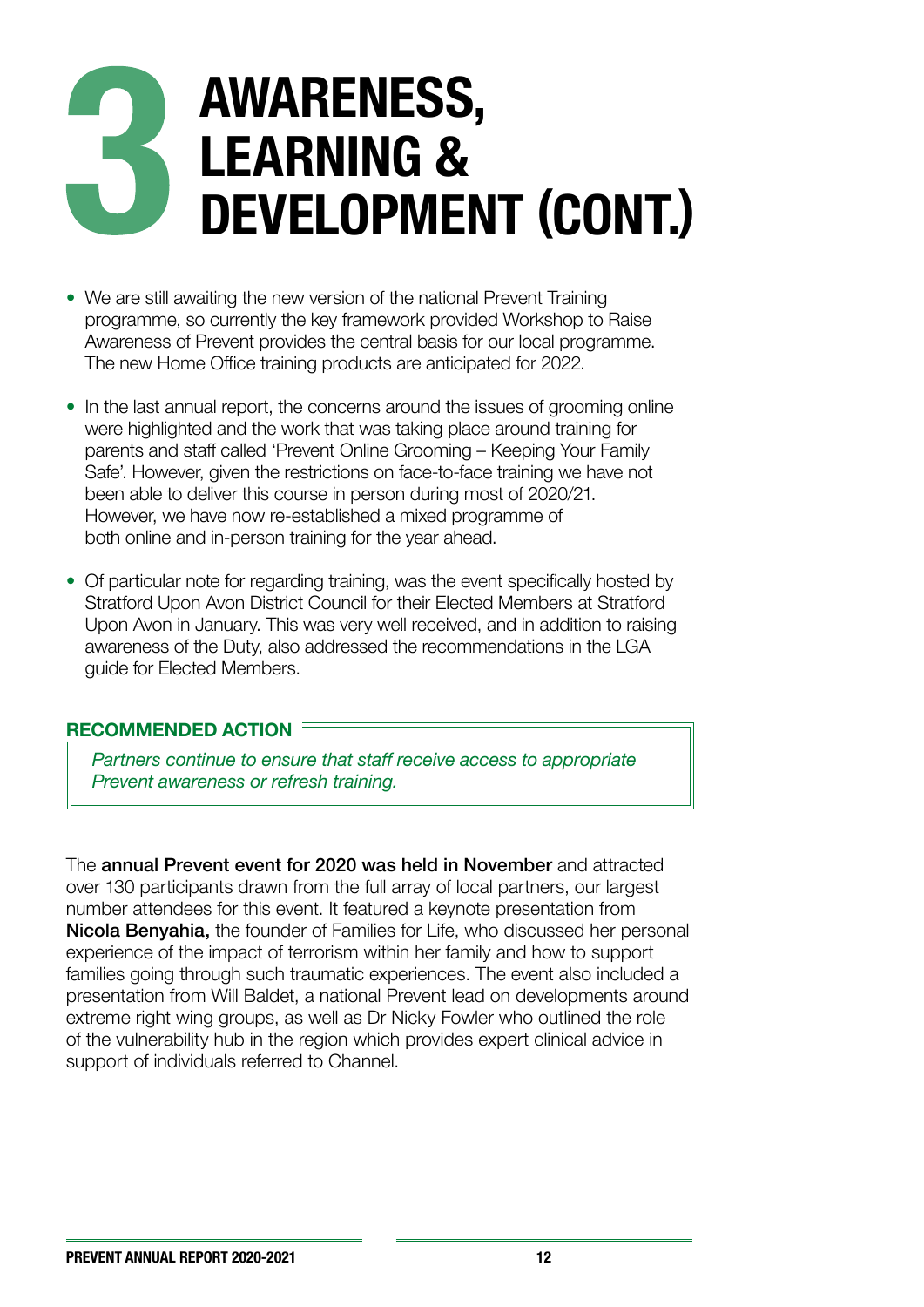# **SAFE EDUCATION**

A new training package has been developed specifically for School Safeguarding Leads, to enable them to be more aware of Prevent matters and how to respond effectively to local issues that may be raised by staff. In addition, the Prevent Partnership Officer has supported a number of schools and colleges directly across the County over the last year. There were 10 whole school events involving the Prevent Partnership Officer across the County. In support of this work with Schools, Prevent training now features as a standard part of the County **school governors** training programme.

In addition the **Further Education Prevent Network** has continued to meet and discuss issues around this agenda. During the year we have added the Department for Education Prevent Advisor as well as representatives of Warwick University to the membership of the group.

The Prevent Partnership Officer uses the Head's Up newsletter to promote and share school's information, training and resources with schools quarterly. For example, over the year, information has been sent out regarding the 20th Anniversary of the 9/11 attacks, lesson plans relating to Prevent, as well as information and resources that can be used in school.

The Prevent Partnership Officer also attends the Safe Education Partnership to discuss issues around the Prevent Duty and local issues of threat and risk, in addition to the Education Safeguarding Subgroup to extend the links into the school's sector. Finally, on this theme, the Prevent Partnership Officer attended each of the 5 Warwickshire School Heads briefings to update senior colleagues on key issues around Prevent during March.

During the year, we were extremely grateful to the funding made available from the Police and Crime Commissioner and West Midlands CTU to enable the Game On project to be delivered again during 2021. This project was delivered at Nuneaton Academy during April and also Etone College in July and covered over 350 Year 9 pupils across the two sites. This was very well received by both schools and covered information around extremism, conspiracy theories and illustrate how extremists seek to manipulate young people.

In both instances, the project identified consistent improvements in student self-reporting of understanding as well as providing a report which is being used to guide further action. Given the central role that the education sector has in relation to Prevent, it is very encouraging that there is such a strong link across the range of organisations and partnerships. The engagement and support to our local early years, schools and colleges in the County continues to provide a key priority for the local partnership.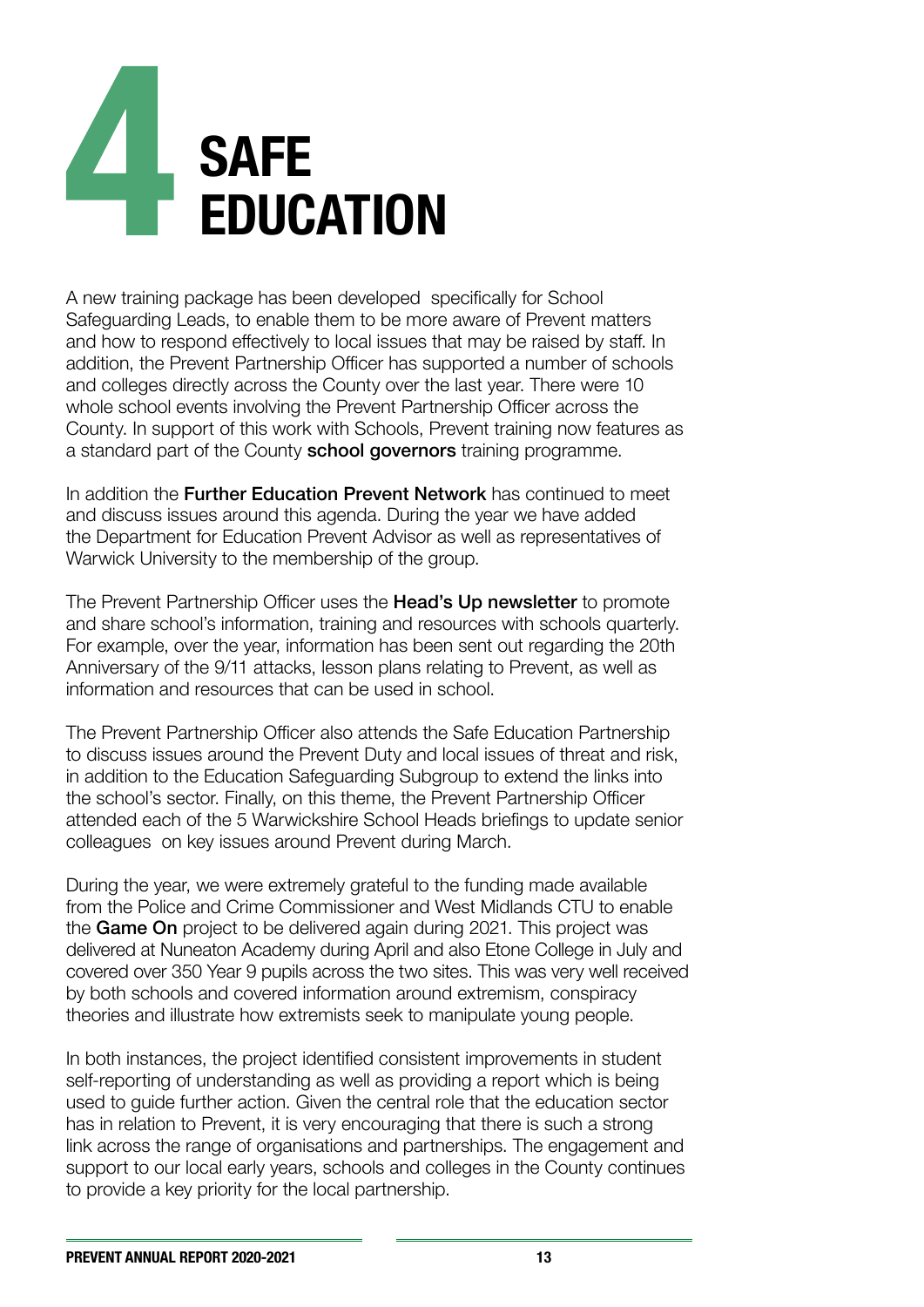## 5 **SUPPORT**

#### The Warwickshire Channel Panel and Prevent Strategy Group Terms of

Reference were updated during this period. Additionally, in November 2020, the Government published the revised statutory guidance for Channel Panels. This is designed to provide a clearer and more consistent national focus for the work of the Panels. The Chair of the Warwickshire Panel, and members of the Panel have also taken part in national training on assessing the new guidance itself as well as key updates around the Prevent agenda.

One of the main changes brought in through this new guidance was the requirement to prepare a Panel Self-Assurance statement, in which the work of the Panel was assessed against a national template. This was signed off by all members of the Panel and submitted to the Home Office in April 2021. It was accompanied by changes made locally to adopt national leaflets and information to promote the work of the Panel as well as the consent forms we use.

In support of the continuous improvement programme for the Panel, we are looking to host training for all Panel members in December 2021, as well as work with the newly appointed Channel Quality Assurance lead at the start of 2022.

It is important to emphasise that despite the restrictions on face-to-face meetings we have continued to fully operate the work of the Channel Panel throughout this period. The meetings of the Panel have taken place as planned, using video conferencing and engaging all core members of the Panel. In addition, the support work to individuals referred to the Panel has been uninterrupted, thanks to the work of our partners supporting people within communities throughout this time.

The Government has also published information on the number of Channel referrals made nationally during the period covered by this report. This is available in full [here,](https://www.gov.uk/government/statistics/individuals-referred-to-and-supported-through-the-prevent-programme-april-2020-to-march-2021/individuals-referred-to-and-supported-through-the-prevent-programme-england-and-wales-april-2020-to-march-2021) and key highlights referenced in section 8 below.

#### **RECOMMENDED ACTION**

*To deliver a programme of training for local Panel members and to work with the national Quality Assurance lead for Channel to continue to improve arrangements.*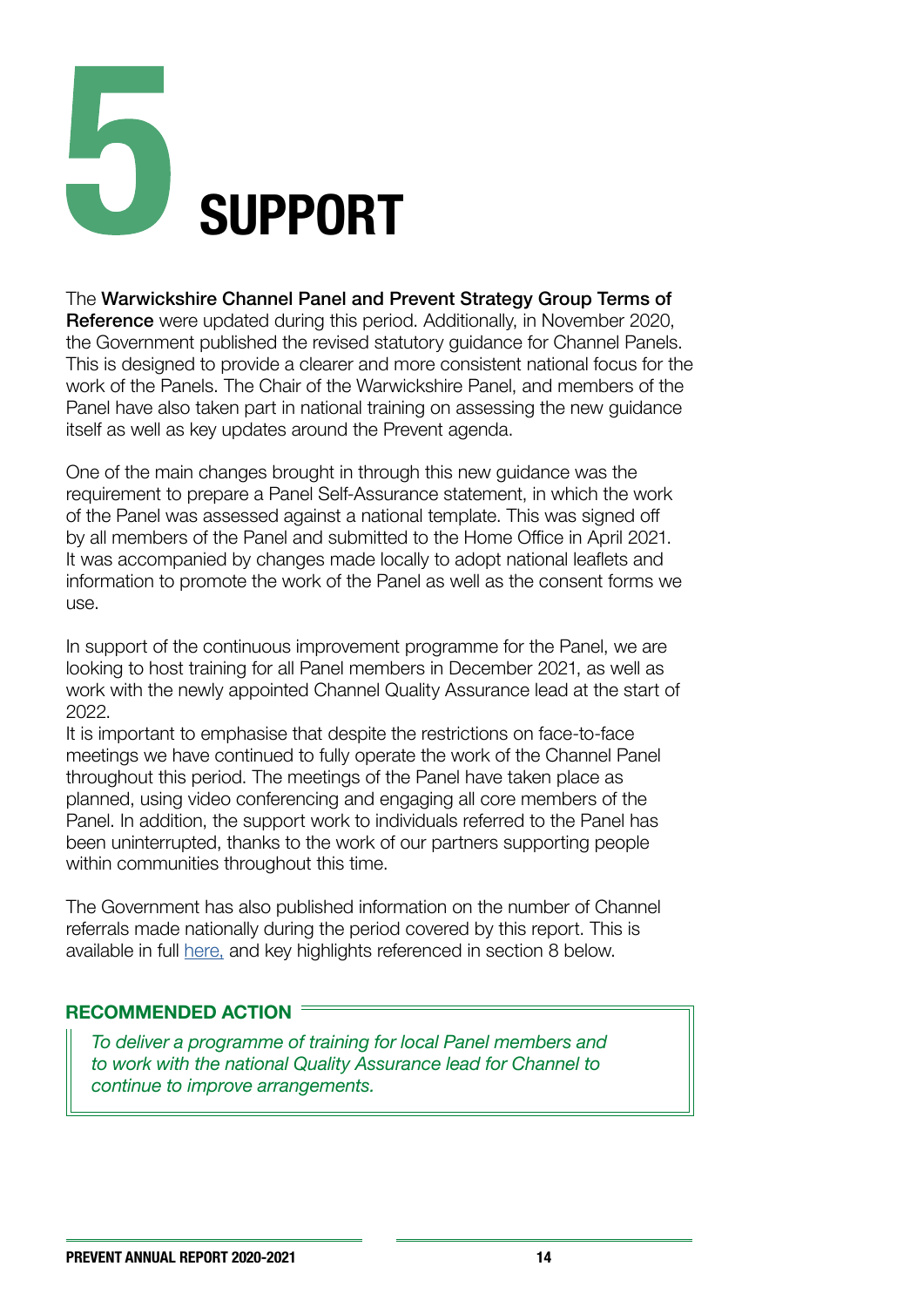# **INTELLIGENCE & COMMUNICATIONS**

The Counter Terrorism Local Profile (CTLP) was delivered to Prevent colleagues in Warwickshire in March 2021 by our regional counter terrorism colleagues. The presentation raised a number of issues for the local Prevent partnership to consider. These questions were used to generate issues for inclusion in the Action Plan at the Strategy Group meeting in May. Over the last year, as a partnership we have revised arrangements so that there is now a quarterly update of the CTLP delivered to local partners by CTU which enables the work of the Partnership to be more closely linked to emerging issues as they arise.

The Prevent webpage on the Safe in Warwickshire Website is constantly updated with relevant training, information, and referral advice. This also contains downloadable leaflets and information regarding Prevent.

Tweets and Blogs are shared widely across Warwickshire in response to national and local media press releases relating to Prevent. Supportive messages are shared through such online means with communities in the instance of international, local, or domestic acts of terrorism and other information is shared that is relevant at the time.

The **Prevent newsletter** remains a popular source of information for Prevent colleagues and community members. There have been three copies issued over the last year and provides an effective means of raising the latest issues with the wider audience of public sector and community representatives.

#### **Topics have included:**

- Training opportunities
- National developments eg Independent Review of Prevent
- Referral Information
- Action Counters Terrorism
- COVID-19 pandemic
- Partnership activities

The newsletters are circulated throughout local partnership networks and also available through the Safe in Warwickshire Website which can be found [here.](https://safeinwarwickshire.com/prevent/)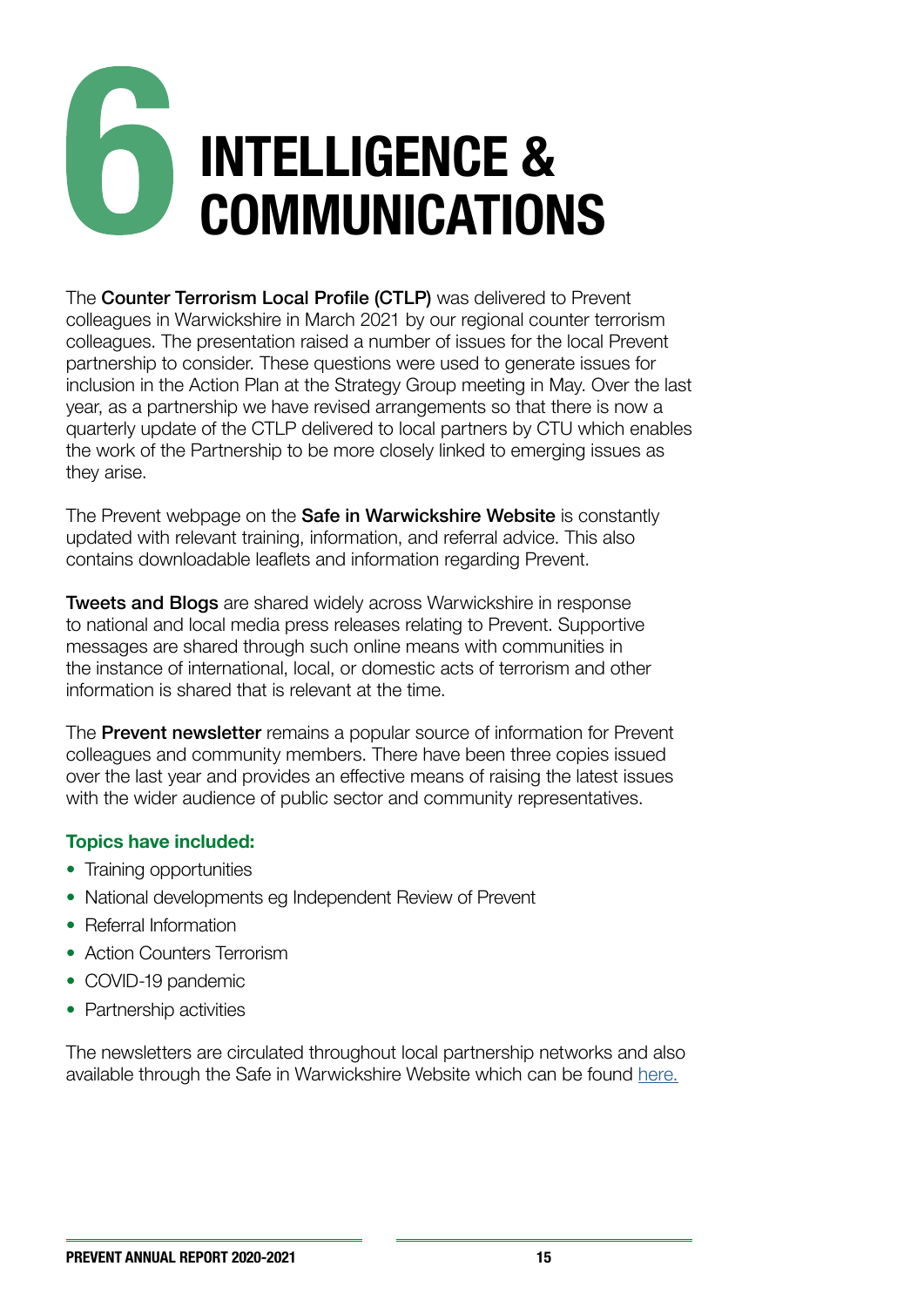## **COVID-19 AND ONLINE SAFETY**

There is no doubt that the COVID-19 emergency has continued to have had a direct impact on the issues surrounding extremism and the risks of radicalisation. As has been reported previously there are concerns that during the last year, more people have spent longer at home, spending more time online, when we have witnessed an increase in the amount of extremist and conspiracy centred material being distributed.

This led to a concern that some vulnerable individuals may have been exposed to extremist, radicalising networks, and material. As indicated above the Channel Panel provides a multi-agency safeguarding response to the needs of individuals who take agree to take part in the support programme.

However, given our concern to support wider communities to keep safe, as indicated above we do provide the Prevent Online Grooming course which not only advises on the potential risks involved in different social media or gaming use, but also gives practical information on how to ensure devices in the home are used safely. In support of this initiative, in July this year we published a guide to Online Safety. This is outlined below. A link to the information is available [here.](https://headsup.warwickshire.gov.uk/assets/1/warwickshire_online_safety_leaflet.pdf)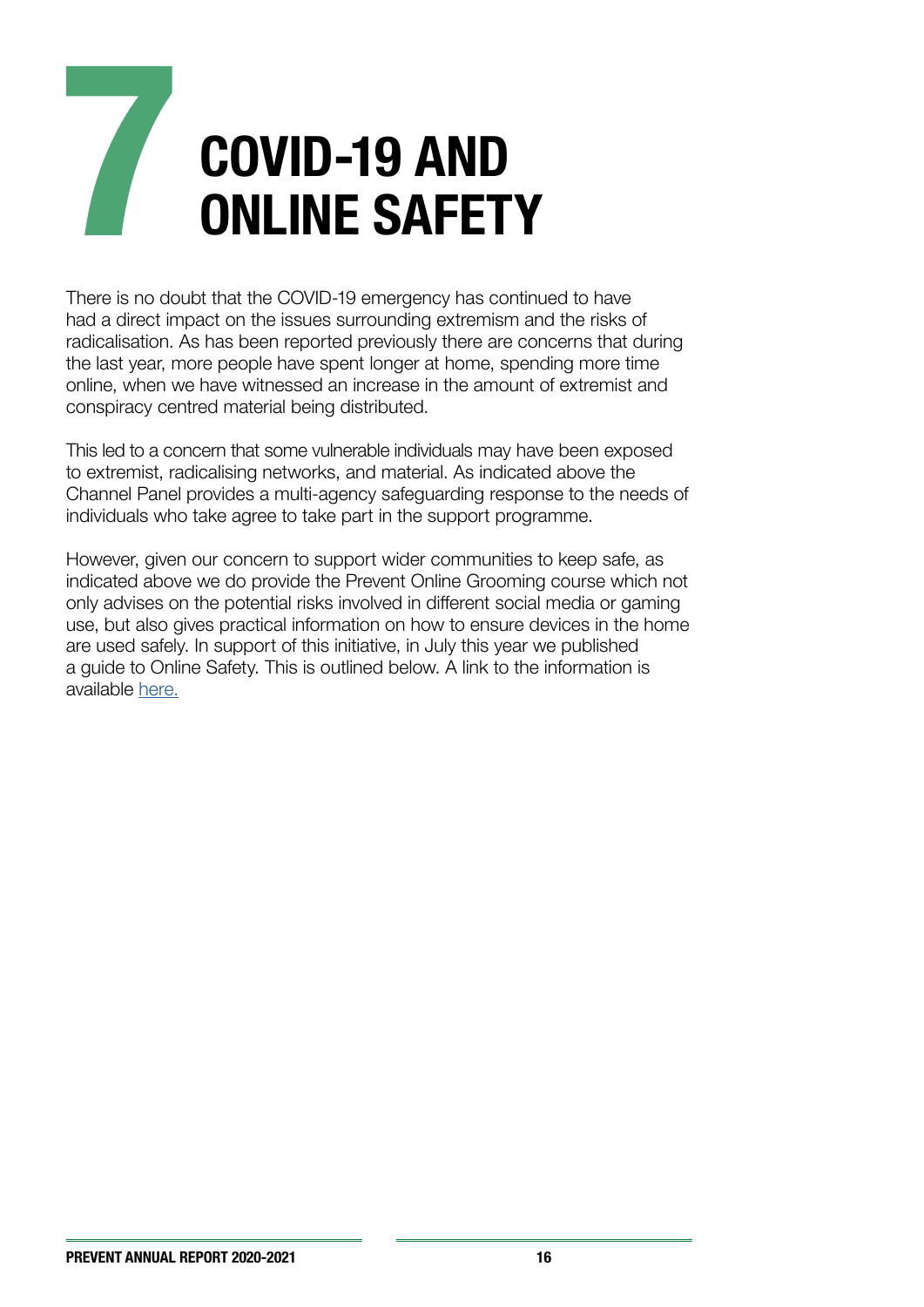

#### **A STRAIGHTFORWARD PARENTS GUIDE**

TO PROTECTING YOUR CHILDREN<br>FROM ONLINE HATE, EXTREMISM<br>AND HOW TO STAY SAFE ONLINE

#### YOUNG PEOPLE ARE SPENDING<br>MORE TIME ONLINE THAN EVER



#### THIS GUIDE WILL HELP YOU TO:

- Understand the risks and issues Develop practical strategies<br>Know where to get help Start conversations - Find resources
	-

 $R^E$ 

 $E_{\bf N}$ 

**Ta** 

- Build your child's digital resilience

τŪ

#### **RISKS & TACTICS**

Everyone knows young people spend a lot of time online. Groomers may use these opportunities to target and exploit them using a variety of tactics.

They do this by exploiting a young person's emotions, beliefs or values. They may also use someone's anxiety, fear or feelings of isolation that many young people are currently experiencing.

Some may take popular online materials such as videos, pictures or documents and use these out of<br>context to coerce a young person into holding a different opinion or changing their behaviour.

Prominent public figures are often misquoted as a means of engaging a young person, too.<br>Especially those who are popular amongst children and young people. Their aim is to draw children<br>into conversations and encourage th

Extremists often pick a genuine local issue or concern and use it to spread lies, fear and hate about the group they are targeting.

#### **ELA SPOTTING THE SIGNS**

Groomers will often find a particular vulnerability<br>in someone, gain their trust and seek to build<br>and maintain control. If a young person is being<br>and maintain control. If a young person is being<br>the signs early.

These could be physical, emotional or verbal changes including:

- 4 Unexplained expensive gifts
- 
- 
- Onanges in mod<br>Changes in mod<br>Language change (to more of an 'us' vs<br>"them' style)
- therm style)<br>Increased social media usage<br>Changing from their normal self to extremely<br>introverted or extremely extroverted
- **A** Tattoos

This is not an exhaustive list and seeing one of<br>these in your child may not mean they are being<br>exploited. Often it is a series of changes in their<br>appearance, emotions and communication that<br>may indicate there is a probl

#### **WHERE TO START?**

The most important thing parents and carers can<br>do is talk to their child about what they enjoy doing online.

Talk about what they think isn't so good about<br>being online and how to make it better. Keep<br>talking as your child grows up and becomes more<br>independent online.

For some families it might be useful to have a For some ramilies it might be useful to have a<br>"Family Agreement" whereby you talk through how<br>they use the internet and how to behave positively

There is also an 'Online Safety Agreement' option<br>to cater for non-family settings e.g. foster carers<br>and youth group.

The more a stranger knows about your child, the<br>easier it is for them to gain their trust.

#### **SUPPORT, IDEAS AND RESOURCES**

Click on the topics headings below to learn more about how to keep your child safe and support their<br>wellbeing online. Learn how to talk to children about hate speech and spot the signs they could be groomed by extremists or other online groomers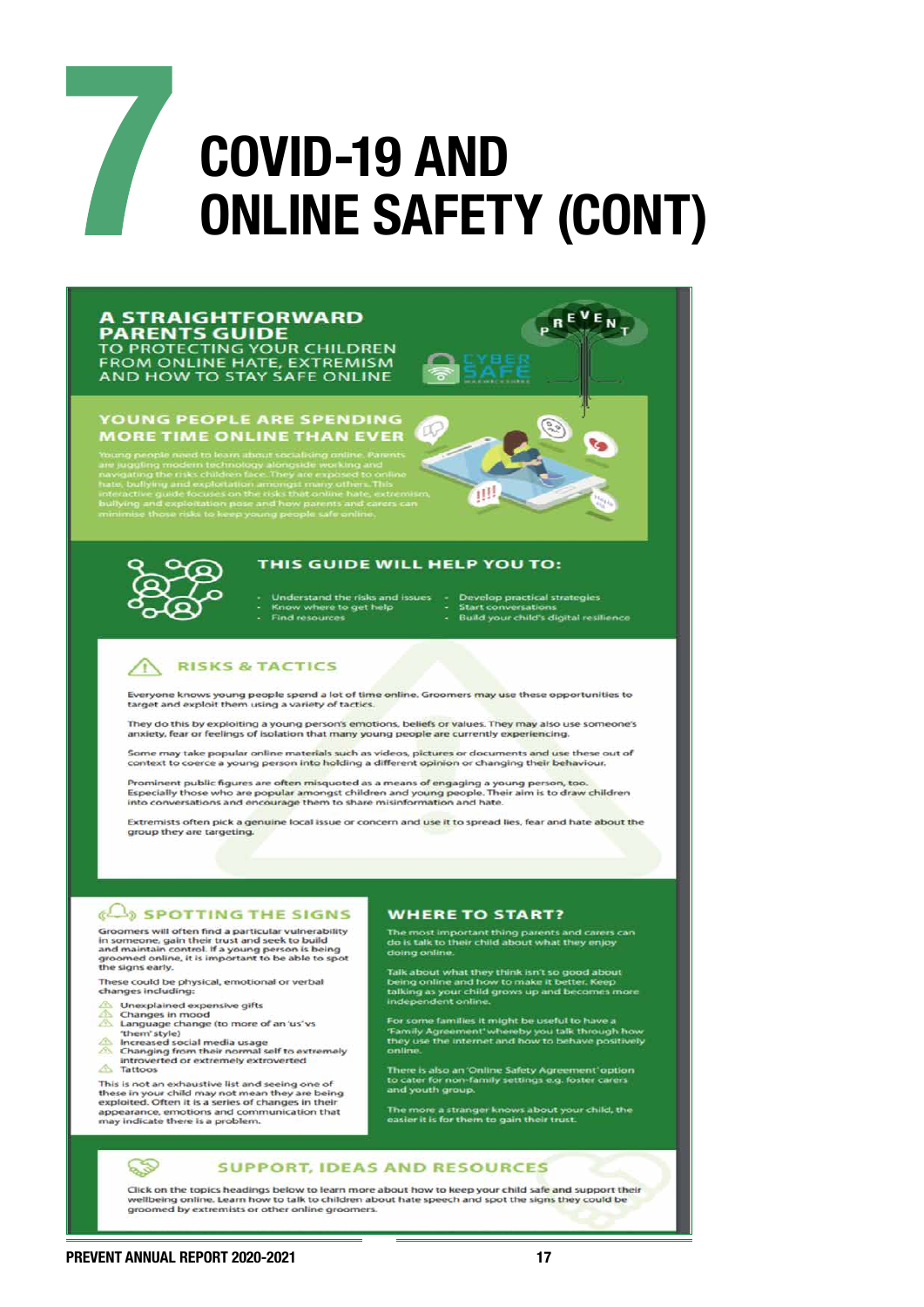

## **COVID-19 AND ONLINE SAFETY (CONT)**

#### **A LEARN HOW TO START A CONVERSATION**

Learn how to talk and start a conversation with children a<br>they could be recomed by extremists as affect colline mo

#### CONSPIRACY THEORIES

#### **PO EDUCATE AGAINST HATE**

#### C COMMON SENSE MEDIA

ite has the latest research, tips, and to<br>vacy settings should you use?

#### **PO ONLINE SAFETY**



Philip Seccombe<br>Police and Crime

<u>78</u>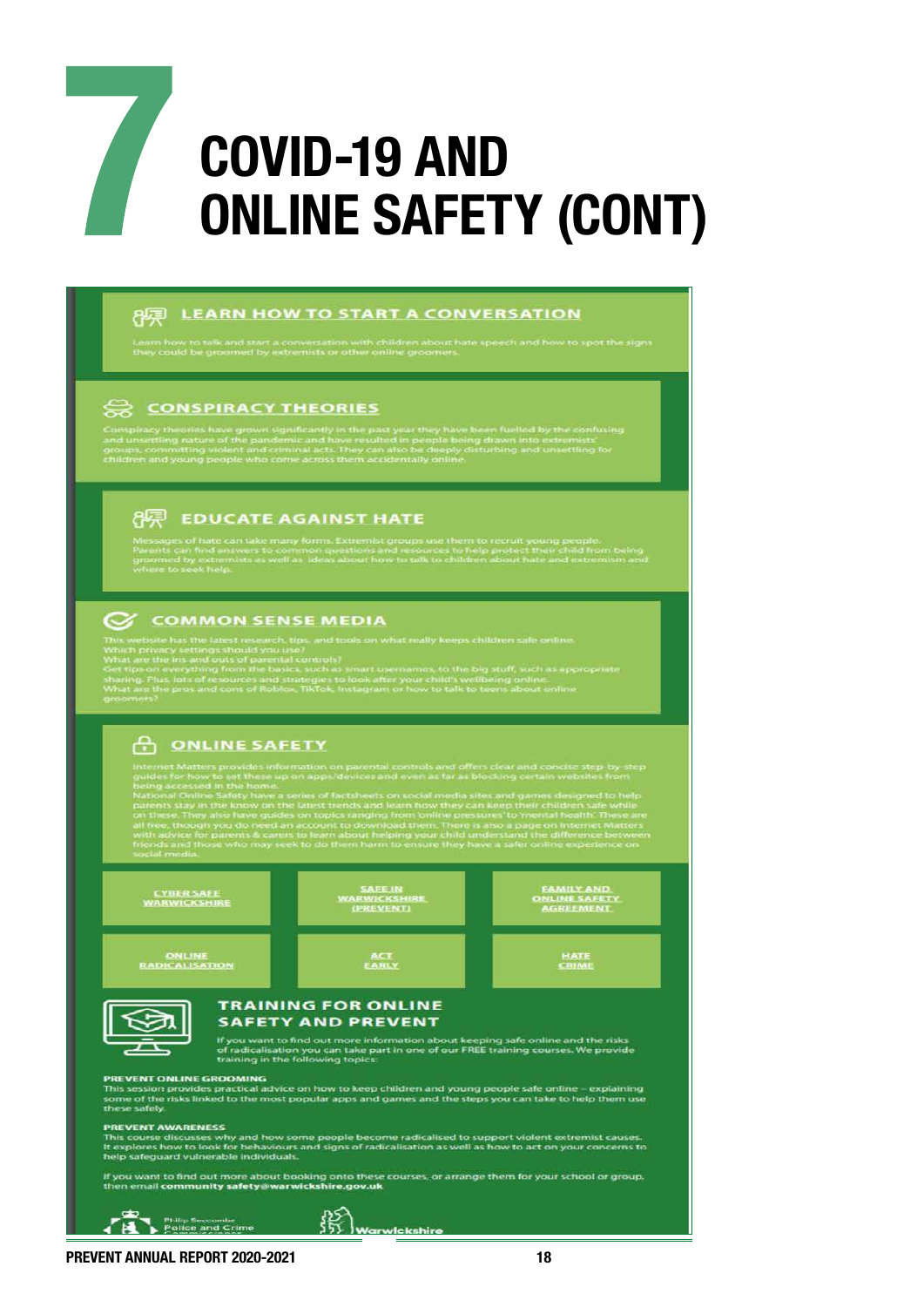## **CONCLUSION**

The Prevent Duty continues to be a key point of focus for both national and local interest. We await the outcome of the Independent Review of Prevent and Government response to this to provide a refreshed national framework for the future. What is clear however, is that there remain real concerns, not just at levels of online extremism, but the scope for terror attacks to be launched.

It has been reported that British police and security services had foiled four potential attacks

|                                                     | Recommended action                                                                                                                                                                                                                                     | Lead officer<br>and key partners                                                           |
|-----------------------------------------------------|--------------------------------------------------------------------------------------------------------------------------------------------------------------------------------------------------------------------------------------------------------|--------------------------------------------------------------------------------------------|
| 1. Community and<br>voluntary sector<br>engagement  | As a partnership to review the opportunities to undertake further<br>community engagement during 2022 through innovative uses<br>such as video conferences, or safe face-to-face events as<br>conditions allow                                         | All partner agencies<br>- especially 3rd sector<br>and community groups                    |
| 2. Leadership,<br>governance and<br>accountability  | That partners continue to assess their effectiveness through<br>use of the Home Office Self-Assessment tools and develop<br>improvement plans to enhance performance during 2022<br>To roll out the Prevent Online Grooming and Prevent Awareness      | Prevent Partnership<br>Officer / All specified<br>authorities<br>Prevent Partnership       |
|                                                     | courses to third sector commissioned organisations during 2022                                                                                                                                                                                         | Officer / Cyber crime<br>officer / Strategic<br>commissioners                              |
|                                                     | To take forward the drafting of Local Area Prevent Assessments<br>and link these to locally drafted Action Plans in support of the<br>County Prevent Plan                                                                                              | Prevent Partnership<br>Officer / All specified<br>authorities                              |
|                                                     | Explore the opportunities to develop Prevent ambassadors<br>in other specified authorities and wider within Warwickshire<br>communities.                                                                                                               | Prevent Partnership<br>Officer / All specified<br>authorities                              |
| 3. Awareness,<br>Learning and<br><b>Development</b> | Partners continue to ensure that staff receive access to<br>appropriate Prevent awareness or refresh training.                                                                                                                                         | Prevent Partnership<br>Officer                                                             |
|                                                     | To host the next event in January 2022 with input from the<br>Home Office, the voice of a former extremist and an insight into<br>the work of and Intervention Provider.                                                                               | Prevent Partnership<br>Officer                                                             |
| 4. Safe Education                                   | Recommended action: To identify partnership resource to fund<br>programmes to raise young peoples awareness of prevent and<br>their understanding of self reporting within Warwickshire. Game<br>on is one option to be considered by the partnership. | Prevent Partnership<br>Officer / All to consider<br>funding and opportunities<br>to engage |
| 5. Support                                          | To deliver a programme of training for local Panel members and<br>to work with the QA lead for Channel to continue to improve<br>arrangements.                                                                                                         | Prevent Partnership<br>Officer                                                             |
| 6. Intelligence and<br>communications               | To continue to raise partnership and communities awareness in<br>relation to the prevent agenda during 2022.                                                                                                                                           | Prevent Partnership<br>Officer                                                             |

**Table 1: Summary of all recommended actions for the coming year.**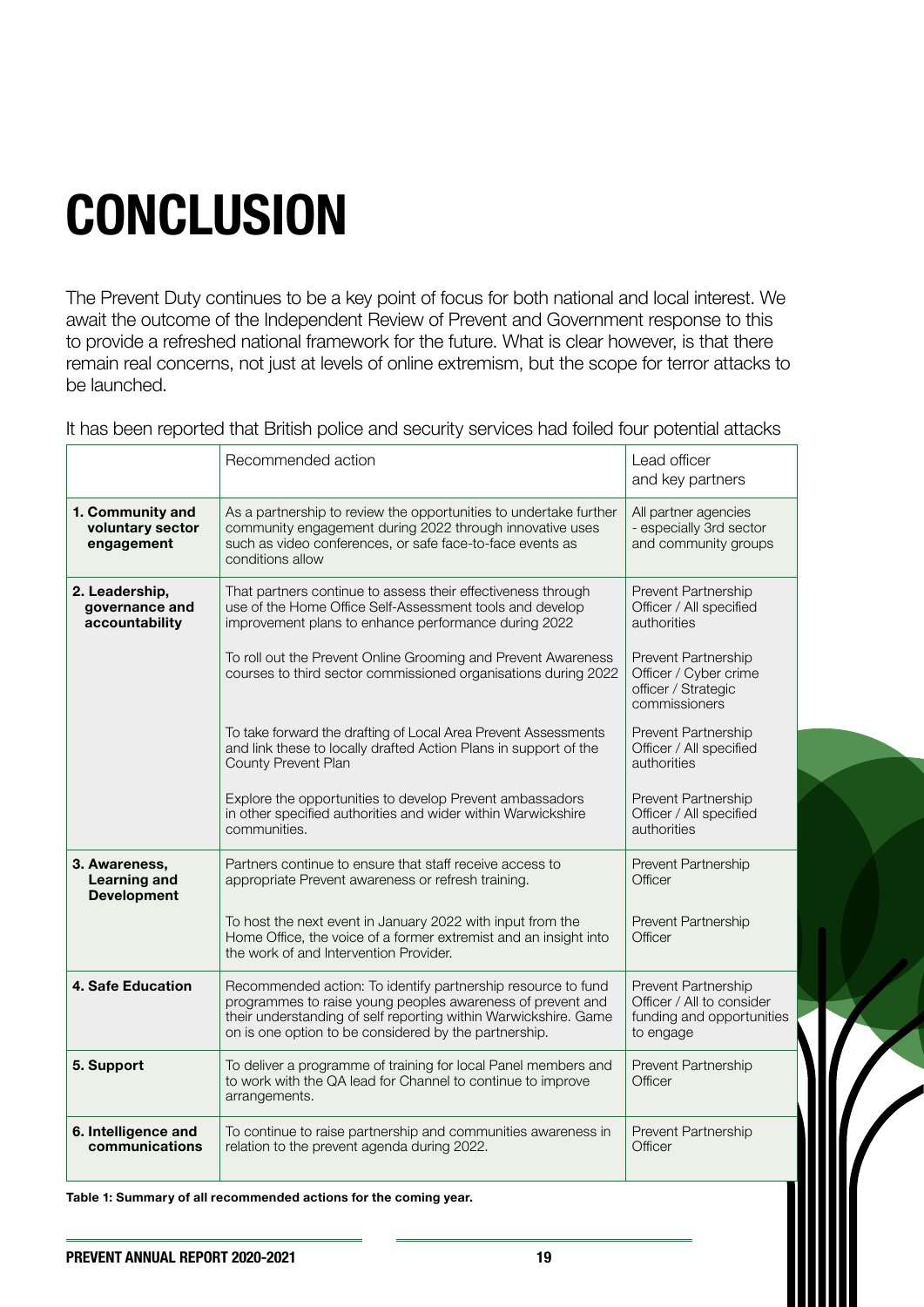### **APPENDIX 1 REGIONAL PREVENT ADVISOR COVERAGE**